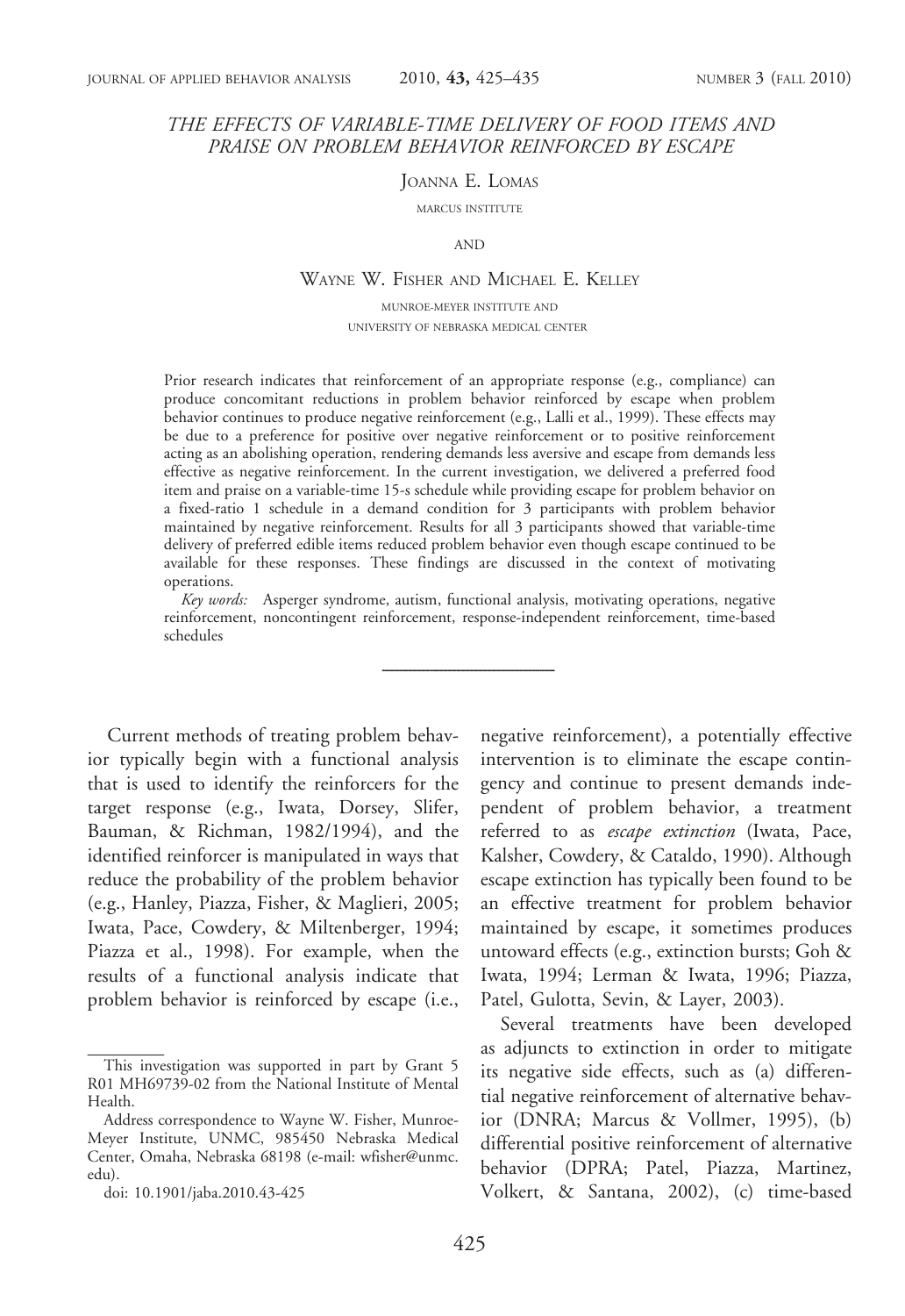delivery of preferred stimuli (Fisher, DeLeon, Rodriguez-Catter, & Keeney, 2004) or escape (Vollmer, Marcus, & Ringdahl, 1995), and (d) stimulus (or demand) fading (Pace, Ivancic, & Jefferson, 1994). However, even when these adjunct procedures are combined with extinction, extinction bursts may still occur (cf. Lerman & Iwata, 1996). In addition, escape extinction often involves physically guiding the individual to complete the nonpreferred task, which can be difficult or even impossible if the client is stronger than the therapist or parent or if the response cannot be physically guided (e.g., spoken answers to academic problems). In such cases, alternative interventions are needed that do not involve escape extinction.

One recently evaluated approach for treating problem behavior maintained by escape that has been implemented without escape extinction involves differential positive reinforcement of alternative behavior (DPRA can be implemented with or without escape extinction) such that potent positive reinforcers are in direct competition with the escape contingency for problem behavior (Adelinis, Piazza, & Goh, 2001; DeLeon, Neidert, Anders, & Rodriguez-Catter, 2001; Fisher et al., 2005; Lalli, Casey, & Kates, 1995; Lalli et al., 1999; Piazza et al., 1997). For example, Lalli et al. (1999) treated five individuals who displayed escape-reinforced problem behavior using DPRA. The treatment consisted of the delivery of preferred food items contingent on compliance on a fixed-ratio (FR) 1 schedule while problem behavior continued to produce escape from demands on a concurrent FR 1 schedule. In each of the five cases, problem behavior decreased to low levels even though it continued to produce escape.

Lalli et al. (1999) explained the beneficial effects of this intervention in terms of differences in reinforcer quality in which problem behavior and compliance were concurrent operants with qualitatively different reinforcers. According to this interpretation, the participants generally preferred food to escape and displayed the operant response (compliance) that produced food much more often than the operant response that produced escape (problem behavior). Lalli et al. also acknowledged the possibility that the delivery of a preferred food item in the demand context via DPRA may have acted as a motivating operation (more specifically, an abolishing operation; Laraway, Snycerski, Michael, & Poling, 2003), rendering demands less aversive and escape from demands less effective as negative reinforcement. The results of two recent reports suggest that this latter explanation is a reasonable one (Gardner, Wacker, & Boelter, 2009; Ingvarsson, Kahng, & Hausman, 2008).

The purpose of the current study was to provide a more direct test of whether the delivery of positive reinforcers during demands acts as an abolishing operation and lowers the effectiveness of escape as negative reinforcement for problem behavior. Specifically, we assessed the extent to which the delivery of praise and preferred food items on a variable-time (VT) schedule would reduce three children's problem behavior maintained by escape.

## METHOD

# Participants and Setting

Participants were three boys who had been admitted to an intensive day-treatment program for the assessment and treatment of problem behavior. Sam was 8 years old and had been diagnosed with Asperger syndrome and attention deficit hyperactivity disorder. He had been admitted for the assessment and treatment of aggression and destructive behaviors. He displayed mild developmental delays and had been mainstreamed in a regular education classroom prior to his admission. Aaron was 8 years old and had been diagnosed with autism. He had been admitted for the assessment and treatment of aggression, destructive behavior, and yelling. Mark was 9 years old and had been diagnosed with autism. He had been admitted for the assessment and treatment of aggression, de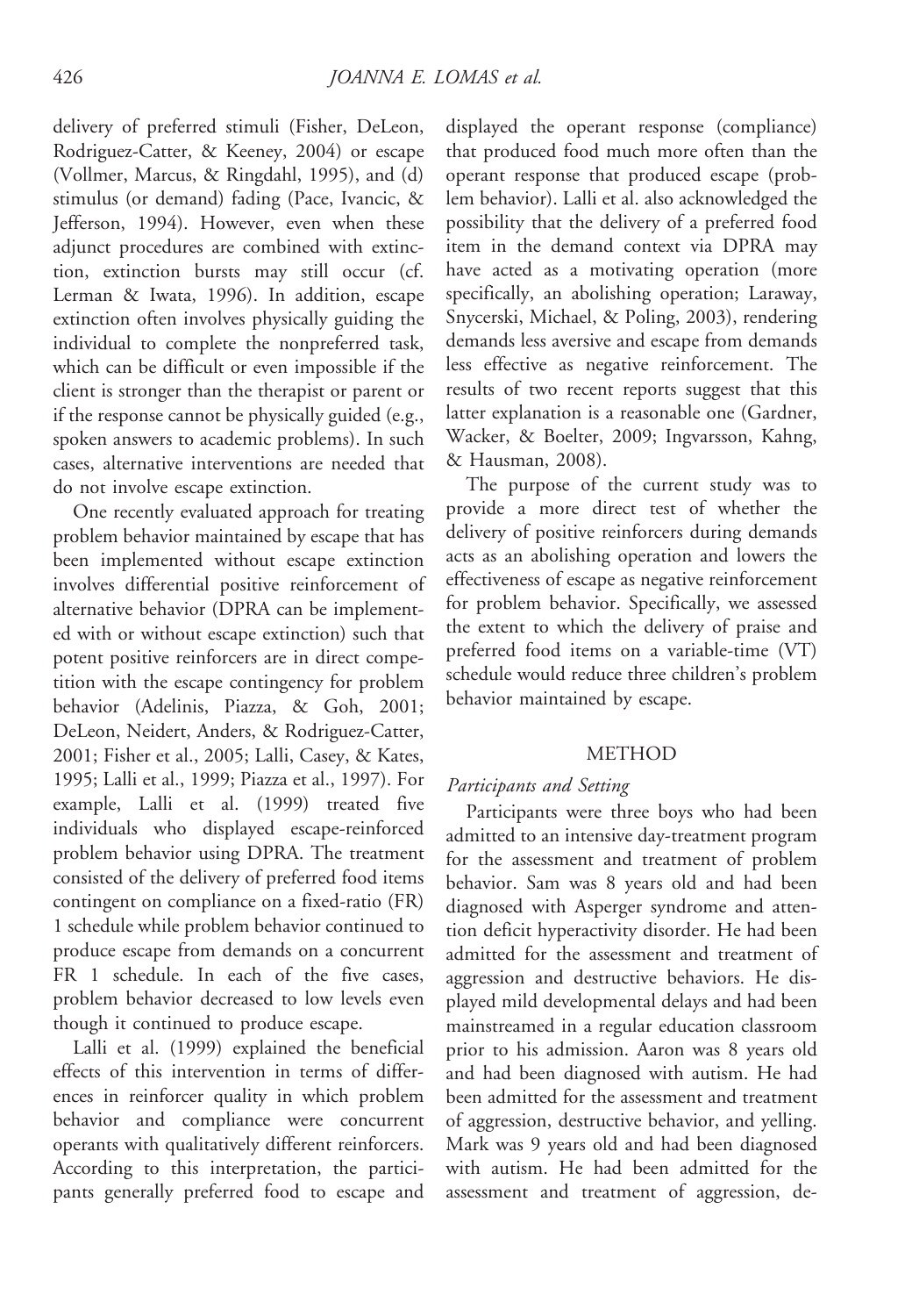structive behavior, and self-injurious behaviors  $(SIB)$ .

All sessions were conducted in a padded room that contained chairs, tables, and other materials relevant to the condition in effect (see session description below). Each room was equipped with a one-way observation window that allowed unobtrusive observation of the sessions. All sessions were either 10 min (Sam) or 5 min (Aaron and Mark) in length. A therapist was present in the room during all conditions.

# Response Measurement and Interobserver Agreement

During all sessions, trained observers used laptop computers to record each target response (problem behavior, rate of demands, compliance). Problem behavior included aggression and destructive behavior for all participants, with the addition of yelling for Aaron and SIB for Mark. Operational definitions were identical for all participants for *aggression* (defined as hitting, punching, slapping, pinching, scratching, pulling hair, biting, throwing objects at the therapist) and *destructive behavior* (defined as throwing objects at people; knocking over furniture, materials, or objects; and tearing materials). For Aaron, *yelling* was defined as any word or nonword vocalization above conversational level that lasted less than 3 s. For Mark, SIB was defined as self-biting, self-pinching, and self-scratching. Free-operant target responses (aggression, property destruction, SIB) were converted to rate measures by dividing the number of responses in a session by the number of minutes in the session. Compliance was converted to a percentage measure after dividing the frequency of compliance by the frequency of demands presented in a session.

To measure procedural integrity, observers recorded the delivery of each demand during both the baseline and VT phases for all children. For Sam, they also recorded each delivery of food and praise during the VT phases.

For the purpose of determining interobserver agreement, a second observer simultaneously but independently observed 26% of functional analysis sessions and 42% of treatment assessment sessions. These sessions were partitioned into successive 10-s intervals for the purpose of calculating agreement coefficients. An exact agreement was scored in an interval if both observers recorded the same number of target responses. Coefficients were calculated by dividing the number of exact agreements by the total number of intervals in a session and then converting the quotient to a percentage. Mean interobserver agreement for problem behavior in the functional analysis was 98% (range, 95% to 99%). Mean interobserver agreement coefficients for problem behavior, rate of demands, and compliance were 96% (range, 95% to 98%), 74% (range, 56% to 84%), and 87% (range, 80% to 92%), respectively. The agreement coefficients for demand issuance were low because the observers had to monitor the session clock, signal the therapist when the VT schedule elapsed, and record both participant and therapist behavior simultaneously.

## Experimental Design

A multielement design was used for the functional analysis, and a reversal design (ABAB) was used during the treatment analysis (A was baseline and B was treatment, which consisted of delivery of a preferred item on a VT 15-s schedule).

#### Procedure

Functional analysis. Each child was exposed to a functional analysis based on the procedures described by Iwata et al. (1982/1994) with modifications similar to those made by Fisher, Piazza, and Chiang (1996), except that reinforcement intervals lasted 20 s (rather than 30 s) and a tangible condition was included. Prior to the functional analysis, preferred items were identified for Sam and Aaron via a preference assessment, as described by Fisher et al. (1992).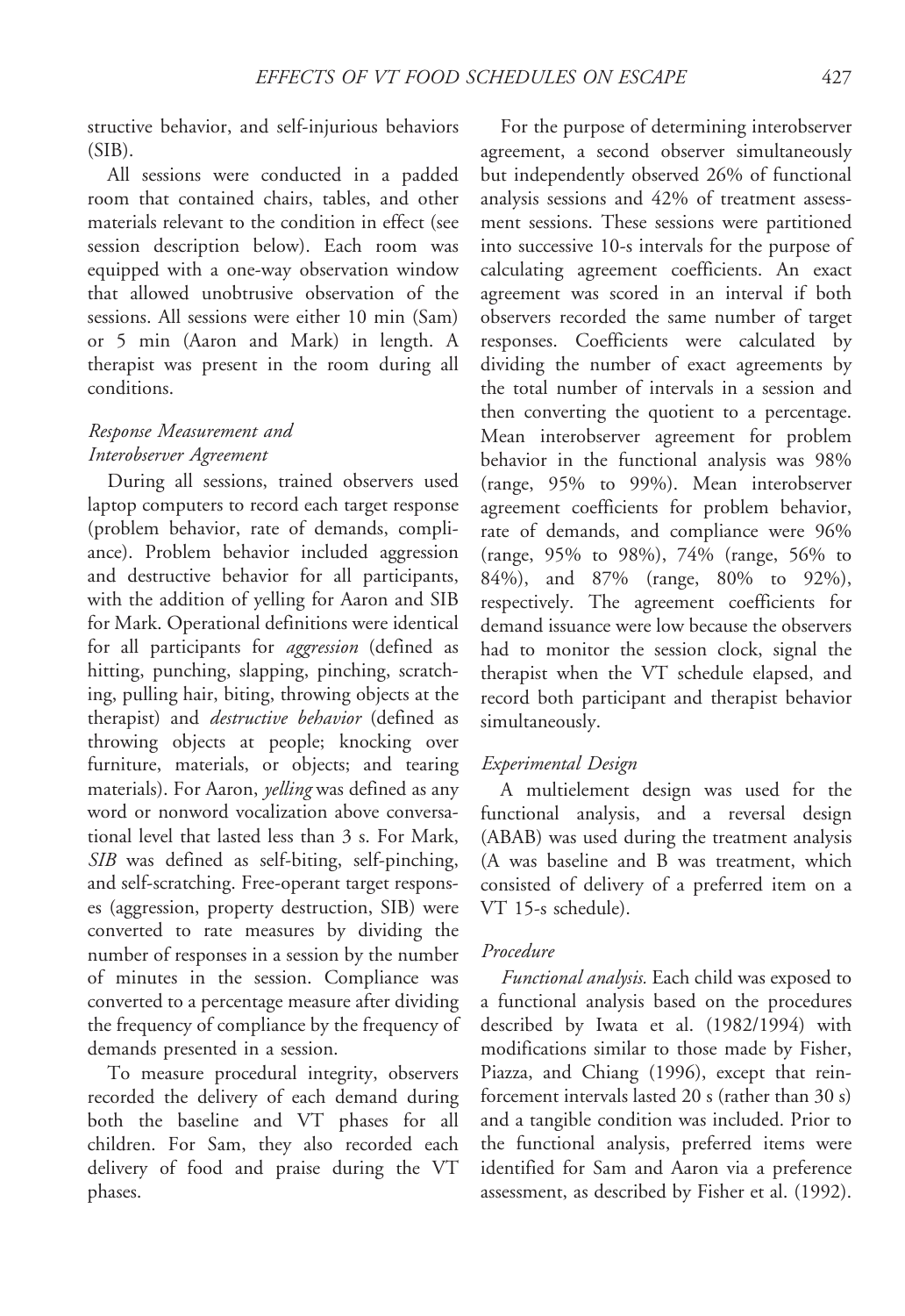For Sam, a CD player was identified as the most preferred item, and a small toy car was identified for Aaron. For Mark, different tangible items were identified prior to each session using the procedures described by DeLeon and Iwata (1996); no food items were included in his assessments. Prior to the tangible condition sessions, the most highly preferred item identified during the preference assessment was available freely for approximately 2 min. When the tangible session began, the item was withdrawn and returned to the participant for 20 s contingent on each occurrence of problem behavior. An abbreviated functional analysis was conducted with Mark in which only the tangible and demand conditions were conducted; this decision was based in part on descriptive data that suggested that his problem behavior was reinforced by escape. The tangible condition was used as the control condition (rather than toy play) because it established positive reinforcement (deprivation of tangible items and attention) and abolished negative reinforcement through the absence of demands. Consistently low levels of problem behavior in this condition combined with consistently higher rates in the demand condition suggested that escape was the primary (if not sole) reinforcer for problem behavior for Mark.

Treatment analysis. Baseline sessions were identical to the demand condition of the functional analysis. During the demand condition, the therapist presented sequential verbal, gestural, and physical prompts every 10 s within each trial until the participant completed the task or problem behavior occurred. The therapist initiated each trial once the participant completed the previous task, unless problem behavior occurred. Contingent on the occurrence of problem behavior, all prompting ceased for 20 s. During treatment, sessions were identical to baseline sessions, with the following exception. The therapist delivered a small, highly preferred edible item and praise in the form of comments not related to the demand (e.g., ''You're a cool kid'') on a VT 15-s schedule. The food item was identified prior to each session using procedures similar to those described by DeLeon and Iwata (1996), except that only a single trial was completed before each session to identify the highly preferred food. It should be noted that the preferred stimulus delivered during the VT schedule was different from the preferred nonfood item that the therapist delivered contingent on problem behavior in the tangible condition of the functional analysis.

The VT 15-s schedule included any number between 10 s and 20 s, with the mean equal to 15 s. Each interval length was equally probable (random selection with replacement). An observer monitored the session clock and the VT clock and signaled to the therapist when the VT schedule elapsed by tapping the observation window; the therapist then immediately delivered the food and praise. A VT schedule was used rather than an FT schedule to decrease the chances of adventitious reinforcement in which compliance with demands was followed closely by delivery of the food item and attention. We chose a dense schedule (i.e., reinforcement about every 15 s) because prior research has shown that dense schedules of noncontingent reinforcement tend to produce greater reductions in problem behavior than lean schedules (e.g., Hagopian, Fisher, & Legacy, 1994).

#### RESULTS

## Functional Analysis

Sam engaged in consistently elevated rates of problem behavior only in the demand  $(M = 1.6)$ responses per minute) and tangible  $(M = 2.1)$ conditions relative to the play condition  $(M =$ 0; Figure 1). These results indicated that Sam's problem behavior was maintained by both access to tangible items and escape from demands. Similar results were observed with Aaron.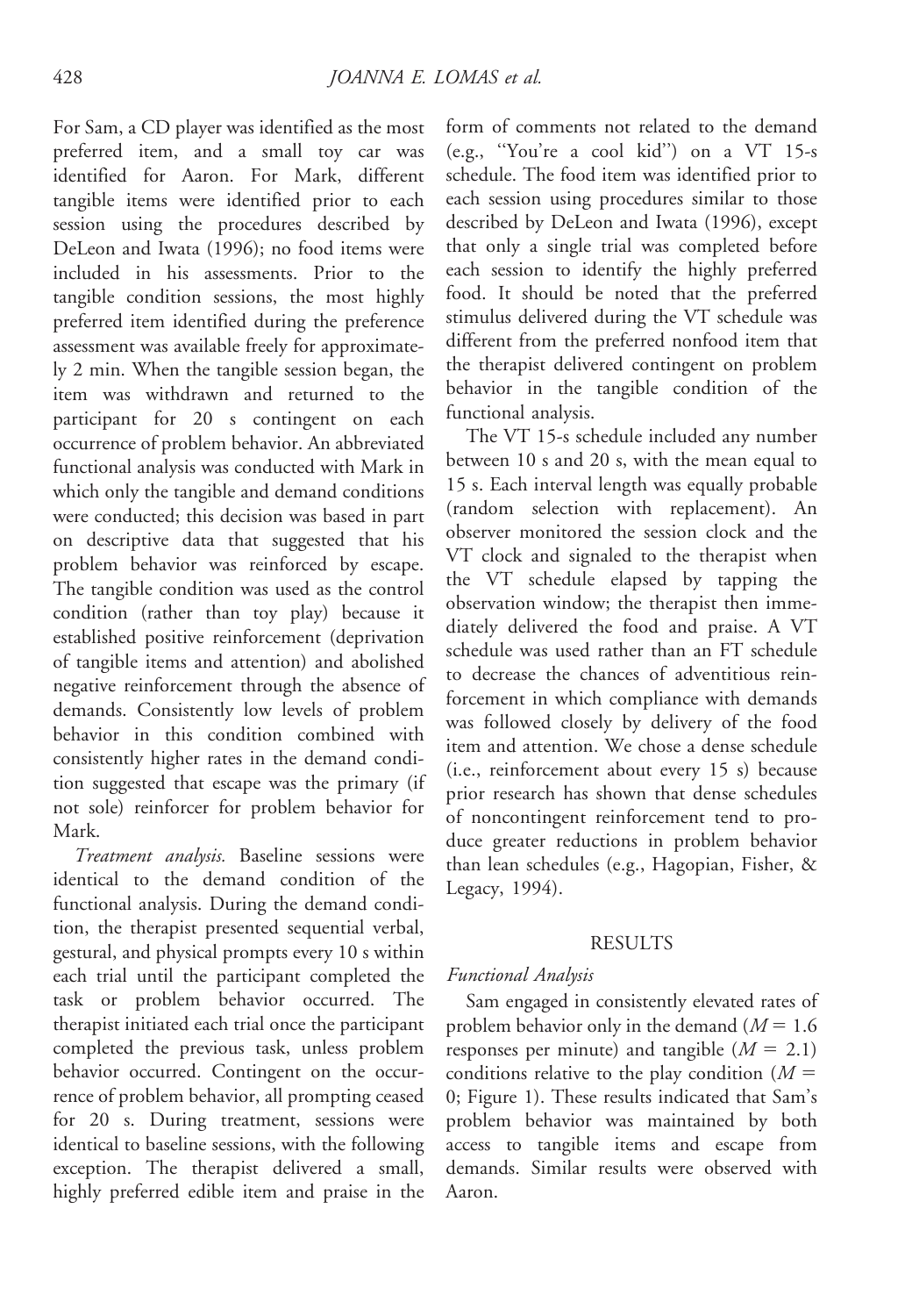

Figure 1. Rates of problem behavior during the test and control conditions of the functional analyses.

For Mark, a pairwise analysis (Iwata, Duncan, Zarcone, Lerman, & Shore, 1994) showed elevated rates of problem behavior in the demand condition  $(M = 1.1$  responses per minute) and low levels of problem behavior in the tangible condition ( $M = 0.1$ ). These results suggested that Mark's problem behavior was reinforced by escape.

#### Treatment Analysis

For Sam (Figure 2), problem behavior occurred at high levels  $(M = 2.4$  responses per minute) during the first baseline phase. Problem behavior decreased to near-zero levels  $(M =$ 0.1) in the initial phase of the VT schedule, despite the availability of escape contingent on problem behavior. During the second baseline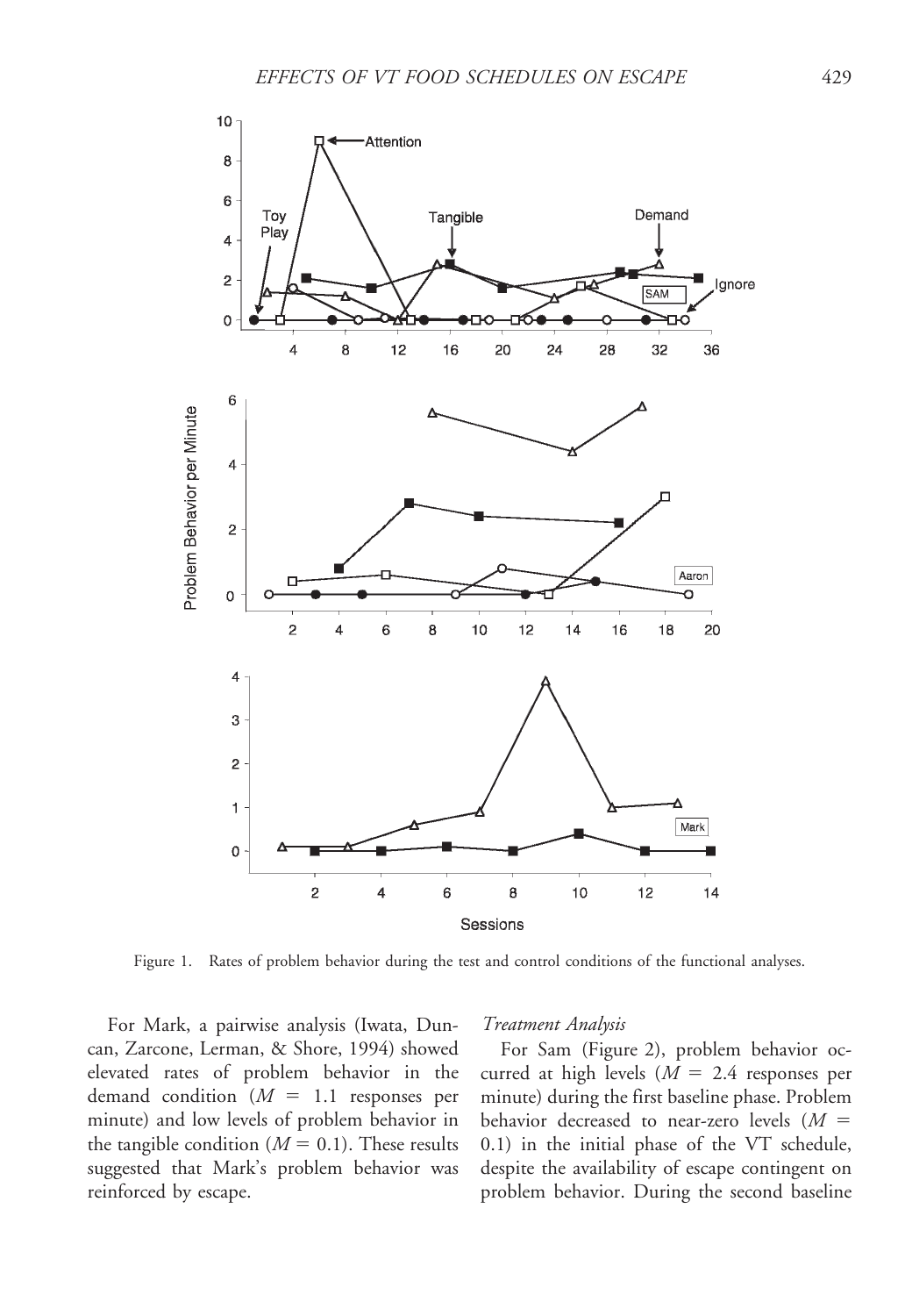430 JOANNA E. LOMAS et al.



Figure 2. Rates of problem behavior and percentages of compliance during the baseline and VT food and praise conditions of the treatment analysis.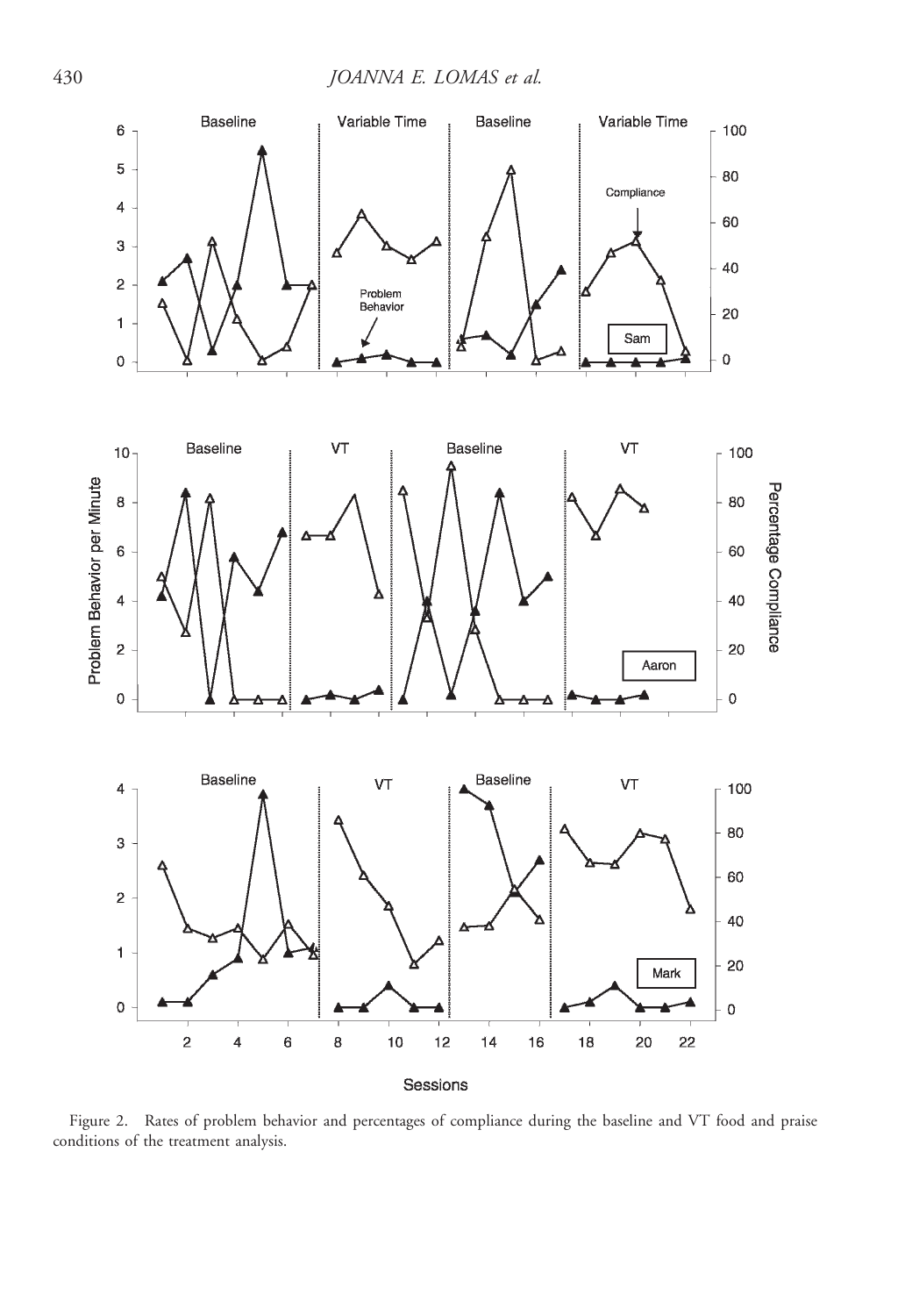phase, levels of problem behavior were low initially but increased towards the end of the phase  $(M = 1.1)$ . The effects of the VT schedule were replicated in the final phase. Similar reductive effects of VT food and praise were observed with Aaron and Mark (Figure 2).

We also evaluated the effects of VT food and praise on compliance (Figure 2). Levels of compliance were only slightly higher during treatment with VT food and praise for Sam (Ms for baseline and treatment  $= 23\%$  and 39%, respectively) and Mark (Ms for baseline and treatment =  $39\%$  and  $60\%$ , respectively). However, Aaron's compliance was maintained at higher and more stable levels during VT food and praise ( $Ms$  for baseline and treatment  $=$ 31% and 71%, respectively).

We also monitored the rate at which demands were delivered during the baseline and treatment phases to ensure that reductions in problem behavior were not attributable to a change in the rate of demands (i.e., the delivery of food on a VT schedule could have lowered the rate of demands inadvertently). The rate of demand delivery was slightly higher during treatment with VT food and praise than during baseline for all three participants ( $Ms = 2.1$  and 2.5 for Sam, 2.4 and 2.6 for Aaron, and 3.0 and 3.9 for Mark during baseline and treatment, respectively).

## DISCUSSION

The three participants displayed problem behavior that was maintained at least in part by escape from demands. Variable-time delivery of food and praise superimposed on a demand baseline (in which problem behavior continued to produce escape) greatly reduced problem behavior for all three children and increased compliance for one child. These results support the findings of both Piazza et al. (1997) and Lalli et al. (1999) that delivery of positive reinforcers in a demand context can be an effective treatment for individuals whose problem behavior is maintained by negative reinforcement.

Our study also extends prior research in this area by identifying one operant mechanism responsible for reductions in escape-reinforced problem behavior that results from the delivery of highly preferred items in the demand context. Lalli et al. (1999) hypothesized that compliance and destructive behavior were concurrent operants, and differences in the quality of the reinforcers associated with the two responses biased responding toward compliance. In this investigation, we tested an alternative hypothesis, namely that the delivery of food contingent on compliance may lessen the aversiveness of demands and lower motivation for escape (i.e., food may act as an abolishing operation and lower the effectiveness of escape as negative reinforcement for problem behavior). The current study provides strong support for this alternative hypothesis because the therapist delivered food on a time-based schedule, and escape was available throughout all phases of the treatment evaluation. That is, escape was available for problem behavior both during baseline and during treatment, yet children rarely accessed escape when the therapist delivered food on a VT schedule during treatment. These results show that the delivery of a highly preferred food probably acted as a motivating operation (Laraway et al., 2003) and more specifically as an abolishing operation that lowered the participant's motivation to emit problem behavior reinforced by escape.

Smith, Iwata, Goh, and Shore (1995) proposed a method for evaluating the establishing (or abolishing) effects of antecedent stimuli in which the relevant antecedent is introduced and withdrawn while the consequences for the target response are held constant. That is, if a reinforcement contingency remains constant while the introduction and withdrawal of an antecedent intervention are correlated with predictable increases or decreases in responding, then the antecedent is acting as a motivating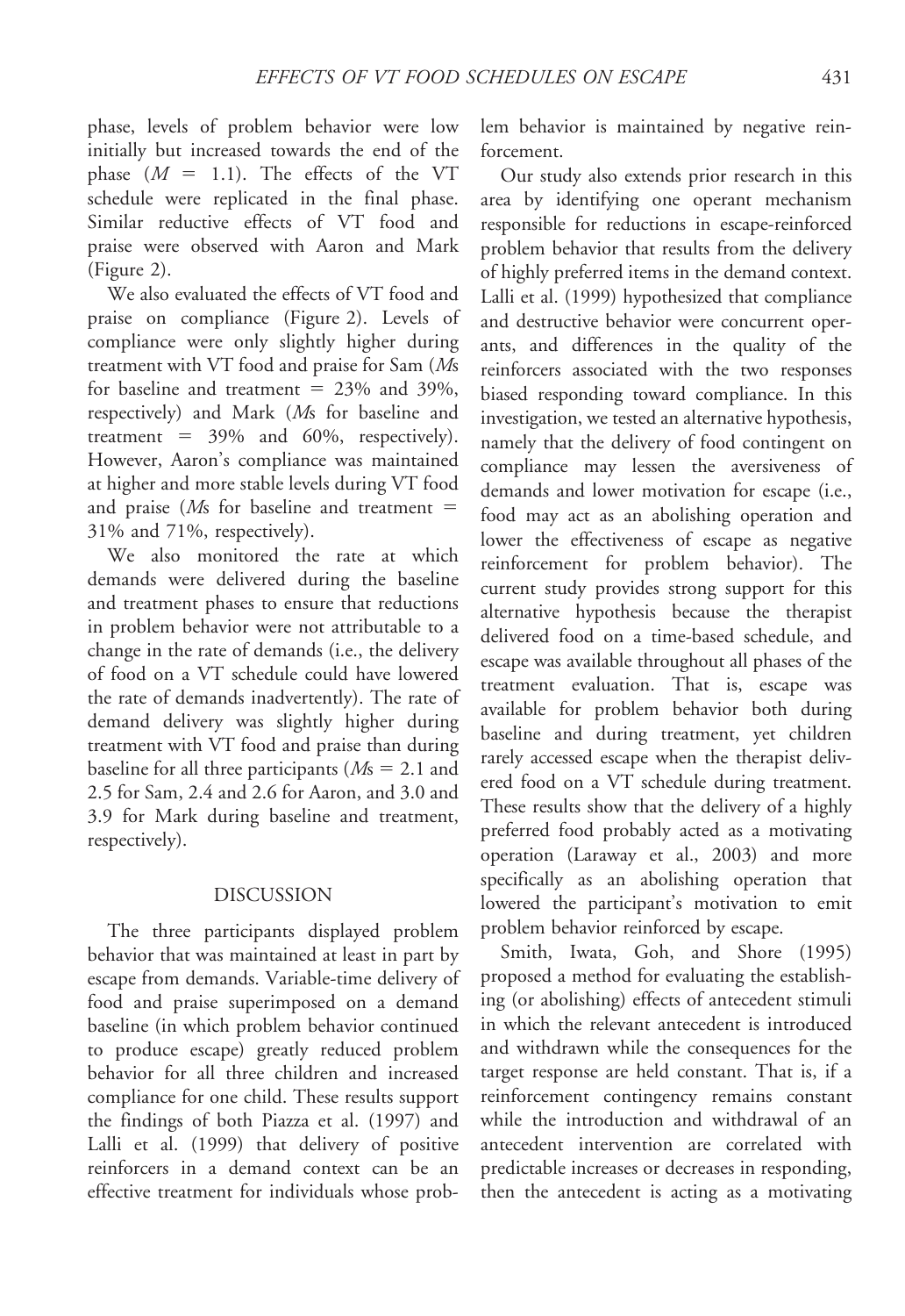operation and is altering the reinforcing effectiveness of the consequence. This conclusion is reasonable because the antecedent is not correlated with the availability or unavailability of reinforcement when the reinforcement contingency remains constant. In the current investigation, the delivery of food and praise on a VT schedule decreased escape-reinforced problem behavior, and the withdrawal of food and praise resulted in increases in problem behavior. Thus, the delivery of food (an antecedent manipulation) probably reduced problem behavior by altering the effectiveness of escape as negative reinforcement for problem behavior.

One alternative explanation of the current results is that problem behavior decreased and compliance increased (for Aaron) due to (a) adventitious reinforcement of behavior other than destructive behavior by coincidental delivery of food and praise (i.e., adventitious differential reinforcement of other behavior; DRO) or (b) adventitious reinforcement of compliance by coincidental delivery of food and praise (i.e., adventitious differential reinforcement of alternative behavior; DRA). One limitation of the current investigation is that we cannot definitively rule out such adventitious pairings because we collected data on the timing of reinforcement deliveries relative to the timing of compliance and problem behavior with only one participant (Sam). However, the fact that problem behavior decreased to zero in the first VT treatment session for all participants clearly precludes the possibility that the reductions in problem behavior were due to adventitious DRO, because the participants never displayed the behavior in that session and never contacted an adventitious delay in the VT schedule. Future investigations on this topic should collect data on the timing of reinforcer deliveries relative to the timing of compliance and problem behavior with all participants, which would permit complete contingency analyses similar to those conducted by Galbicka

and Platt (1989) and Vollmer, Borrero, Van Camp, and Lalli (2001).

A second alternative interpretation of the current results is that each of the participants may have had a history of compliance being reinforced with food or praise such that one of these stimuli (or both in combination) functioned as a discriminative stimulus for increased compliance, which in turn, decreased problem behavior. This alternative explanation seems unlikely because problem behavior remained at near-zero levels throughout all VT phases for all three participants. By contrast, during the VT sessions, compliance was highly variable across participants and across sessions conducted with Sam and Mark. Therefore, it is highly unlikely that a response with a supposed history of reinforcement with food or praise (i.e., compliance) would show a lesser response to its supposed discriminative stimulus than another response (i.e., problem behavior).

One drawback of the current treatment was that clinically significant increases in compliance occurred with only one participant (Aaron). By contrast, Lalli et al. (1999) showed both increases in compliance and decreases in problem behavior when the therapist delivered food contingent on compliance. Thus, delivering food contingent on compliance, as opposed to noncontingently as in the current study, probably has the added clinical benefit of both reducing problem behavior and increasing compliance. Future investigators may wish to evaluate the potential effects of combining time-based delivery of food with differential positive reinforcement of compliance in a manner similar to how Marcus and Vollmer (1996) combined timebased schedules with functional communication training. The time-based schedule should help to ensure that the highly preferred stimulus is presented on a sufficiently dense schedule to produce immediate reductions in problem behavior. This may be particularly important if compliance is at zero or near-zero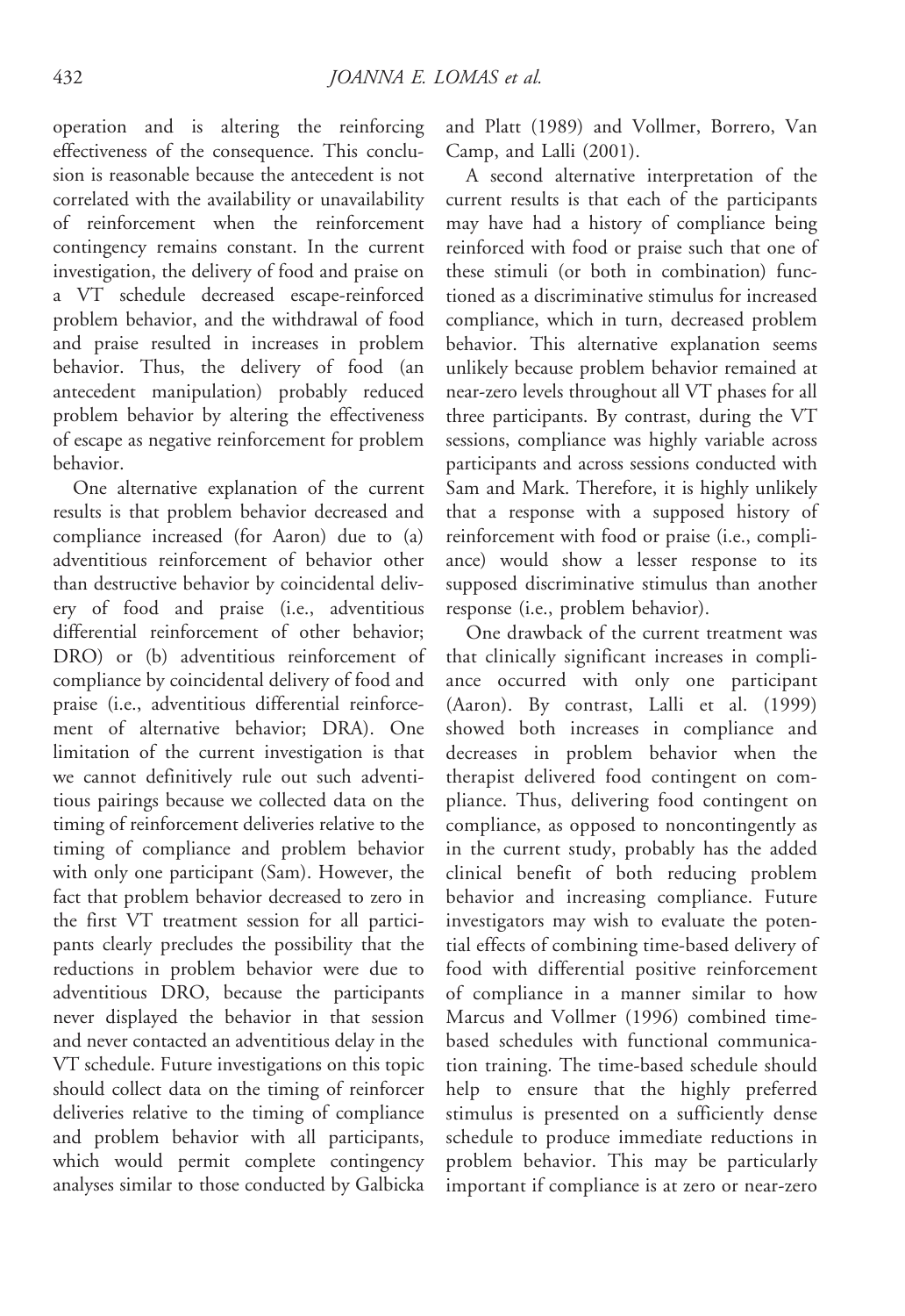levels, because a differential reinforcement contingency that is never or rarely contacted would likely be ineffective at reducing problem behavior. In addition, progressively thinning the time-based schedule should increase the likelihood that the participant will display increases in compliance (to maintain high amounts of access to the high-preference stimulus).

One limitation of the current investigation is that praise was delivered concurrent with the delivery of food on the time-based schedule. Thus, it is not possible to determine whether food, praise, or the two in combination acted as an abolishing operation and lowered the participants' motivation for escape. However, it should be noted that behaviorally descriptive praise also was delivered contingent on compliance (e.g., ''good job'') during both the baseline and treatment sessions. If praise was an effective reinforcer for these participants, then high levels of compliance and low levels of problem behavior should have been observed during baseline; this did not occur. Even if the delivery of praise in addition to the delivery of the food item added to the abolishing effects of food, the overall conclusions of the investigation in terms of the operant mechanism responsible for the treatment effects would not be altered much (either time-based delivery of food or time-based delivery of food plus attention acted as an abolishing operation). Nevertheless, future investigations should isolate the effects of time-based delivery of highpreference foods (separate from praise) as treatment for problem behavior reinforced by escape.

A second limitation of the study is that we did not test whether the specific food items used during the VT treatment functioned as reinforcement for destructive behavior. We typically include a tangible condition with food as the reinforcer during the functional analysis only when there is a clear history of parents or other caregivers delivering food items following

problem behavior (e.g., as a means of calming the individual). Delivery of a highly preferred food item contingent on problem behavior during the functional analysis in the absence of such a history runs the risk of developing a function for problem behavior that did not exist previously (Shirley, Iwata, & Kahng, 1999). However, even if one or more of the current participants had an undetected tangible function for their problem behavior involving food or praise as the reinforcer, it would not alter the conclusions drawn from the current results substantially.

Finally, the current results suggest potential avenues for future research on the treatment of compliance and problem behavior with contingent and time-based schedules. Similar to the Lalli et al. (1999) study, Parrish, Cataldo, Kolko, Neef, and Egel (1986) investigated response covariance and found that a contingency applied to compliance that resulted in an increase in this response also decreased problem behavior, and conversely, a contingency applied to problem behavior decreased that behavior and also increased compliance. The current results suggest that the operant mechanisms responsible for the inverse effects on these two responses may be different. Parrish et al. suggested that compliance and problem behavior may be members of inverse response classes because (a) compliance is less likely to produce reinforcement when it is accompanied by problem behavior, and (b) compliance may be evoked after a period of deprivation resulting from caregivers withholding reinforcement following problem behavior.

The current results suggest that the operant mechanisms responsible for covariation between compliance and problem behavior may be somewhat independent of one another in some cases. In other words, the current results suggest that the presence of a positive reinforcer may lessen problem behavior reinforced by escape independent of whether it is delivered contingent on compliance and independent of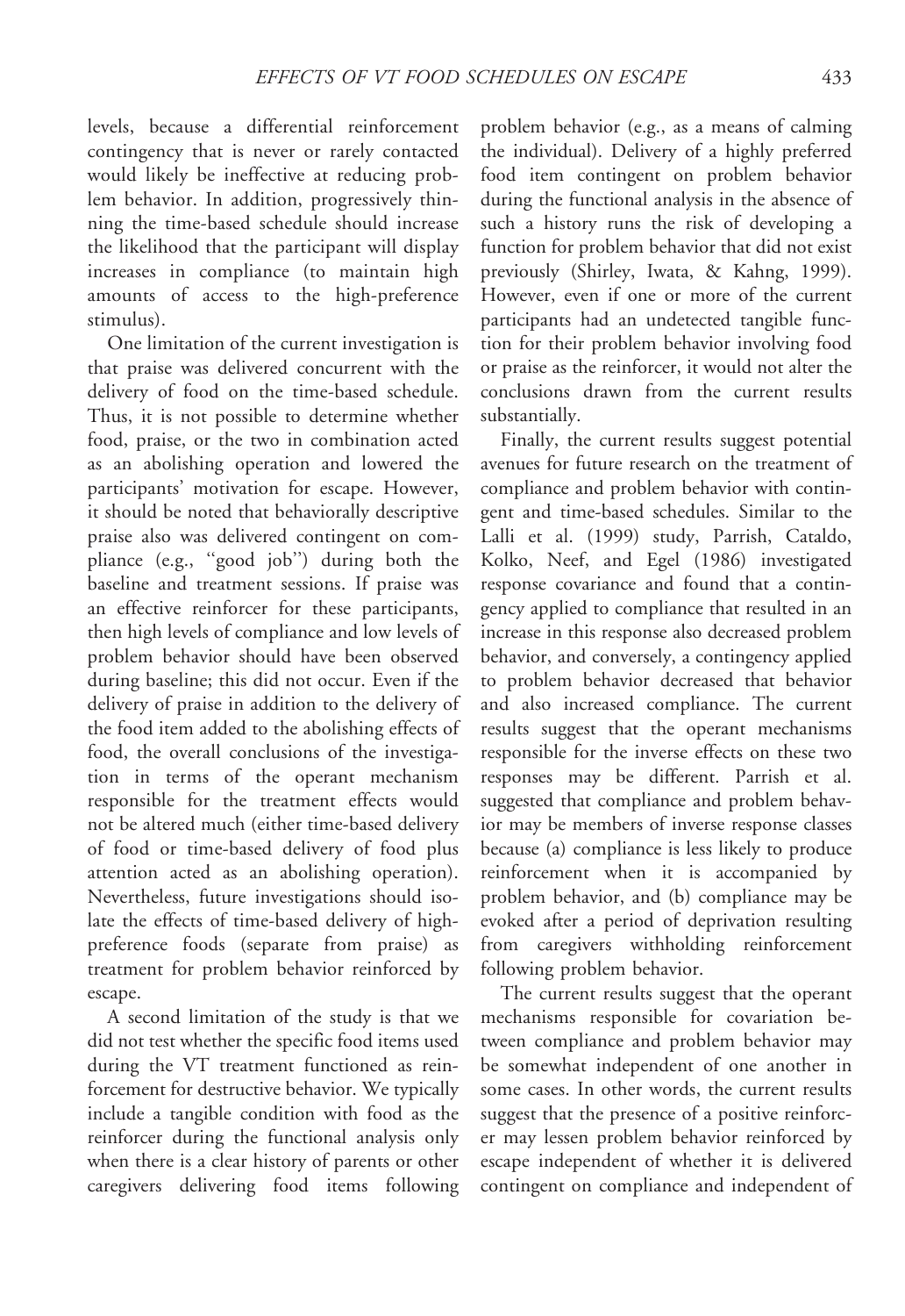whether compliance increases. To examine possible independent effects on problem behavior and compliance more directly, future research might compare the effects of timebased schedules on problem behavior with schedules that involve contingent reinforcement of compliance. Another possibility would be to compare the effects of reinforcement schedules that promote high rates of compliance (DRA) on negatively reinforced problem behavior with ones that promote low rates of compliance (differential reinforcement of low rates of behavior) and then vary the relative rates of reinforcement for the two schedules from one phase to the next. Such an arrangement would help to separate the effects of a competing response or inverse response class (compliance) from the rate of reinforcement delivery. Based on the current findings, one might hypothesize that denser rates of reinforcement will produce greater reductions in escape-maintained problem behavior relatively independent of the level of compliance, whereas the contingency between compliance and the positive reinforcer will determine the level of compliance.

#### **REFERENCES**

- Adelinis, J. D., Piazza, C. C., & Goh, H. (2001). Treatment of multiply controlled destructive behavior with food reinforcement. Journal of Applied Behavior Analysis, 34, 97–100.
- DeLeon, I. G., & Iwata, B. A. (1996). Evaluation of a multiple-stimulus presentation format for assessing reinforcer preferences. Journal of Applied Behavior Analysis, 29, 519–532.
- DeLeon, I. G., Neidert, P. L., Anders, B. M., & Rodriguez-Catter, V. (2001). Choices between positive and negative reinforcement during treatment for escape-maintained behavior. Journal of Applied Behavior Analysis, 34, 521–525.
- Fisher, W. W., Adelinis, J. D., Volkert, V. M., Keeney, K. M., Neidert, P. L., & Hovanetz, A. (2005). Assessing preferences for positive and negative reinforcement during treatment of destructive behavior with functional communication training. Research in Developmental Disabilities, 26, 153–168.
- Fisher, W. W., DeLeon, I. G., Rodriguez-Catter, V., & Keeney, K. M. (2004). Enhancing the effects of extinction on attention-maintained behavior through

noncontingent delivery of attention or stimuli identified via a competing stimulus assessment. Journal of Applied Behavior Analysis, 37, 239–242.

- Fisher, W. W., Piazza, C. C., Bowman, L. G., Hagopian, L. P., Owens, J. C., & Slevin, I. (1992). A comparison of two approaches for identifying reinforcers for persons with severe and profound disabilities. Journal of Applied Behavior Analysis, 25, 491–498.
- Fisher, W. W., Piazza, C. C., & Chiang, C. L. (1996). Effects of equal and unequal reinforcer duration during functional analysis. Journal of Applied Behavior Analysis, 29, 117–120.
- Galbicka, G., & Platt, J. R. (1989). Response-reinforcer contingency and spatially defined operants: Testing an invariance property of phi. Journal of the Experimental Analysis of Behavior, 51, 145–162.
- Gardner, A. W., Wacker, D. P., & Boelter, E. B. (2009). An evaluation of the interaction between quality of attention and negative reinforcement with children who display escape-maintained problem behavior. Journal of Applied Behavior Analysis, 42, 343–348.
- Goh, H. L., & Iwata, B. A. (1994). Behavioral persistence and variability during extinction of self-injury maintained by escape. Journal of Applied Behavior Analysis, 27, 173–174.
- Hagopian, L. P., Fisher, W. W., & Legacy, S. M. (1994). Schedule effects of noncontingent reinforcement on attention-maintained destructive behavior in identical quadruplets. Journal of Applied Behavior Analysis, 27, 317–325.
- Hanley, G. P., Piazza, C. C., Fisher, W. W., & Maglieri, K. A. (2005). On the effectiveness of preference of punishment and extinction components on functionbased interventions. Journal of Applied Behavior Analysis, 38, 51–65.
- Ingvarsson, E. T., Kahng, S. W., & Hausman, N. L. (2008). Some effects of noncontingent positive reinforcement on multiply controlled problem behavior and compliance in a demand context. Journal of Applied Behavior Analysis, 41, 435–440.
- Iwata, B. A., Dorsey, M. F., Slifer, K. J., Bauman, K. E., & Richman, G. S. (1994). Toward a functional analysis of self-injury. Journal of Applied Behavior Analysis, 27, 197-209. (Reprinted from Analysis and Intervention in Developmental Disabilities, 2, 3–20, 1982)
- Iwata, B. A., Duncan, B. A., Zarcone, J. R., Lerman, D. C., & Shore, B. A. (1994). A sequential, test control methodology for conductional functional analysis for self- injurious behavior. Behavior Modification, 18, 289–306.
- Iwata, B. A., Pace, G. M., Cowdery, G. E., & Miltenberger, R. G. (1994). What makes extinction work: An analysis of procedural form and function. Journal of Applied Behavior Analysis, 27, 215–240.
- Iwata, B. A., Pace, G. M., Kalsher, M. J., Cowdery, G. E., & Cataldo, M. F. (1990). Experimental analysis and extinction of self-injurious escape behavior. Journal of Applied Behavior Analysis, 23, 11–27.